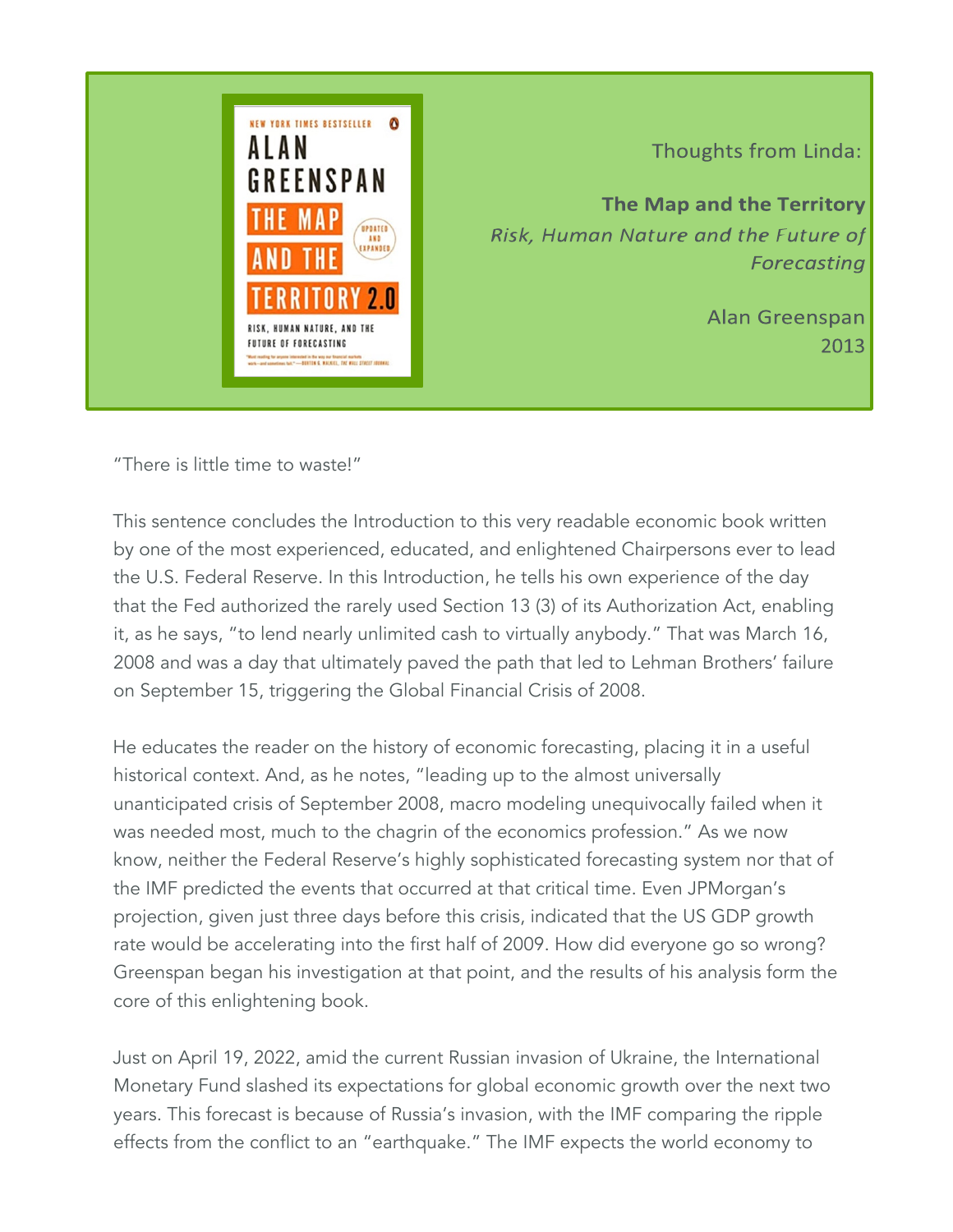expand by 3.6% in 2022 and 2023. This is a reduction of their earlier forecast of 6.1% forecast that they offered just last year in 2021. The World Bank also noted this trend as it slashed its growth figures to 3.2% in 2022. These predictions are based on complicated modeling, and Greenspan explains the development of models and alternations which have improved probabilities after the 2008 crisis. However, he notes the fallibility of absolute certainty in the field.

The IMF report written in 2013 is available on the internet and illustrates the type of message provided in this macro-economic book by Alan Greenspan. Greenspan is an American economist appointed by President Ronald Reagan and served five terms as Chair of the Federal Reserve from 1987 to 2006. This is the second-longest term after William McChesney Martin, who served from 1951 to 1970. Born in NYC in 1926 and married to Andrea Mitchell of NBC News, he studied the clarinet at Julliard and worked briefly as a professional musician. He earned a B.A., M.A., and Ph.D. in economics from New York University and, in 1954, co-founded a consulting firm, Townsend-Greenspan & Co. His first book, *The Age of Turbulence*, was a NYT bestseller.

I have always been interested in the world of macroeconomics, having taught economics at a high school level, and well remember the somewhat crude statement attributed to President Harry Truman, "give me a one-armed economist!" This was in reference to his follow-up line, "I'm tired of hearing …on the one hand, and then…on the other hand!"

This book gives a history of economic forecasting in the United States and is an economic tutorial on the difficulties faced by the Federal Reserve and other financial institutions today. He covers a broad landscape, and for those of us who lived through his many years as Chairman of the Fed, his voice in the book seems quite familiar as he lays out a map for navigating the rough territory we currently face and will in the future. It is challenging in parts because of the technical elements he takes you through. Still, at the highest level, his opinions and insights are important for anyone interested in our capitalist society and concerned about our long-term financial territory.

The flow of the chapters and their names give you an indication of where he takes you. There are fourteen chapters, including *Animal Spirits, The Crisis Begins, Intensifies, and Abates, The Roots of Crisis, Finance and Regulation, Schooner Intelligence and Then Some, Productivity: The ultimate Measure of Economic Success, The Onset of Globalization, Income Inequality*, *and the Rise of the Gini and the Crony*.